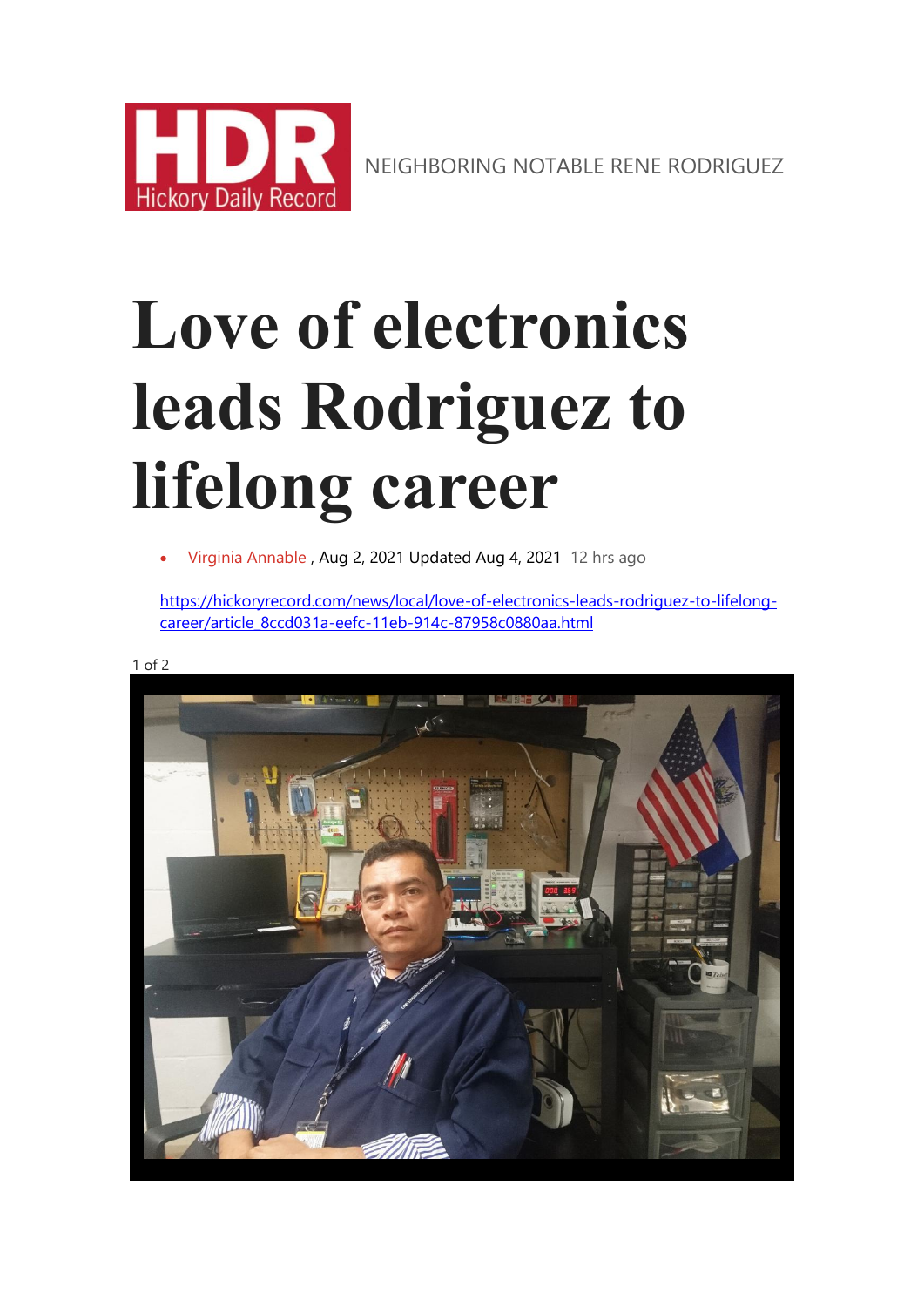Rene Rodriguez develops his own technology at his home lab in Hickor[y.](https://hickoryrecord.com/content/tncms/live/#2)



Rene Rodriguez works at his at-home lab.

#### [Virginia Annable](https://hickoryrecord.com/users/profile/Vannable)

Rene Rodriguez grew up in El Salvador dreaming of being an astronaut. That dream helped launch his love of electronics.

He was curious to know how things worked, played with Lego toys to build his own creations and was drawn to the mechanics of electronics.

"The owner of an electronics workshop in my neighborhood, who was a friend of my mother, used to give me scrap metal from radio recorders from which I would take the bulbs, motors and wires out and put them in my toy cars," Rodriguez said. "I would also keep the money that my mother gave me to buy snacks at school to buy batteries to run the toys that I had modified.'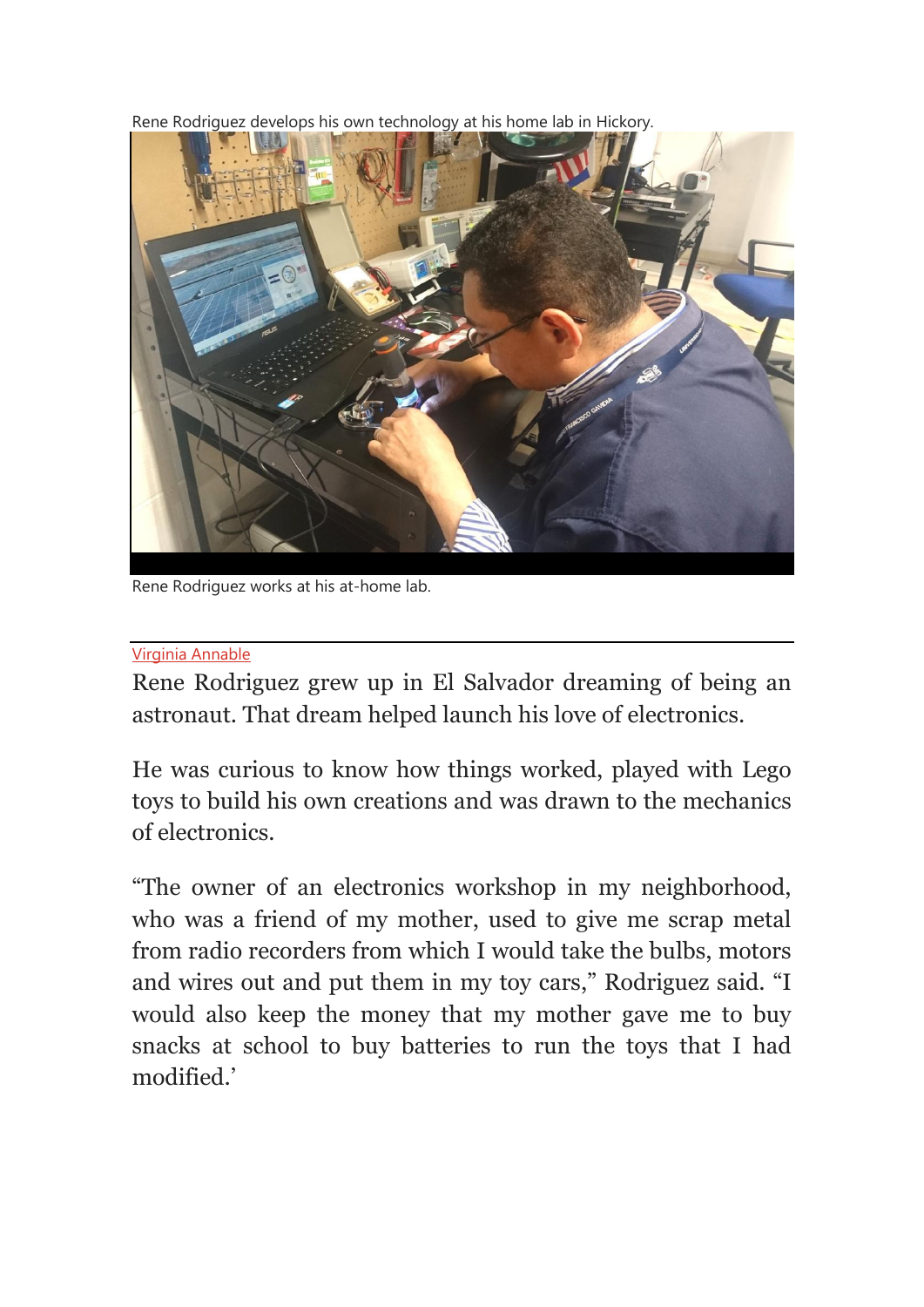

Watch now: Rene Rodriguez works on a project in his lab.

In high school, he specialized in electronics, then studied industrial engineering and business administration in undergraduate and graduate school. His passion led him to a 30-year career in the field of telecommunications and electromechanics. He worked for several companies in El Salvador, wrote newspaper columns on electronics and started his own lab to bring his ideas to life.

In 2018, Rodriguez moved to California. In 2019, he moved to Hickory to be near family. Now he works in machine operations and is studying English at Catawba Valley Community College, where his daughters are attending college.

Rodriguez also is in the midst of earning his doctorate in engineering. He plans to reopen his technology company in Hickory and continue his work on a humanoid robot and improvements to solar energy cells, he said.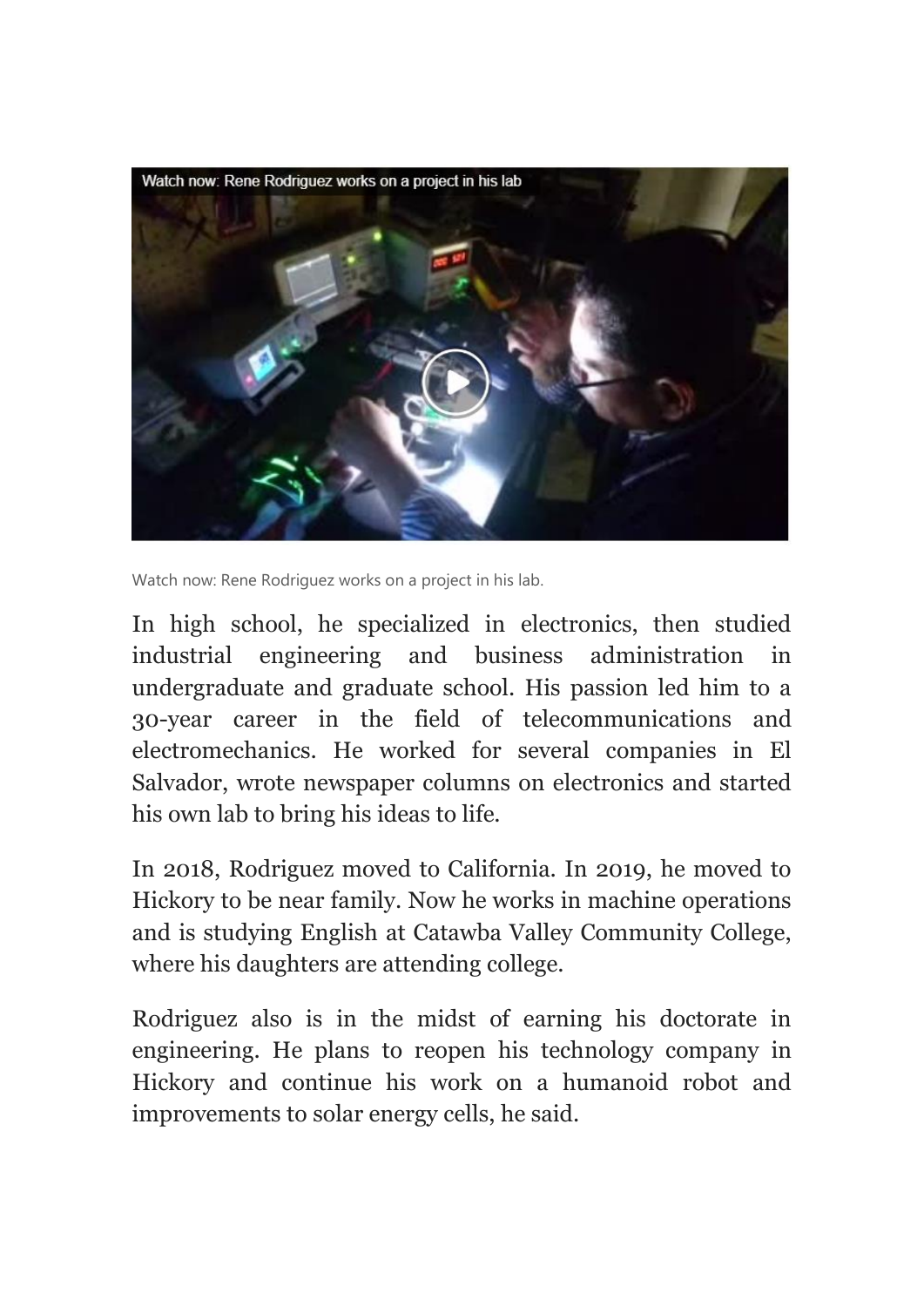"(I want) to contribute to the technological development of the city and open new jobs," Rodriguez said. "I want to see the 'made in Hickory' seal on my products and services."

The ultimate dream would be to work at NASA, Rodriguez said. He is a part of El Salvador Aerospace Institute, a nonprofit based in Colorado and El Salvador that focuses on development of experimental aerospace technology, he said.

Rodriguez recently discussed his work and life. This interview has been edited for length and clarity.

# **What interests you most about your work?**

What interests me most about my job is new learning and experience. Each job provides me with very different knowledge and experiences, and that means that I have many tools, criteria and different ways of doing things, and solving problems.

# **What motivates you?**

My family. I am the head of my home, and I am the first of four siblings. My wife, my two daughters and my three siblings motivate me to do things well, give them the best possible example, serve my country, society and when I have to render an account to God, I hope to do it with the satisfaction of having done the right thing.

# **Do you have a passion for your work? If so, why?**

Yes, I do, because each work experience allows me to apply part of my knowledge. It brings me new ideas. I meet new people, and it also allows me to reapply some knowledge to improve what is done or create new ways of doing things.